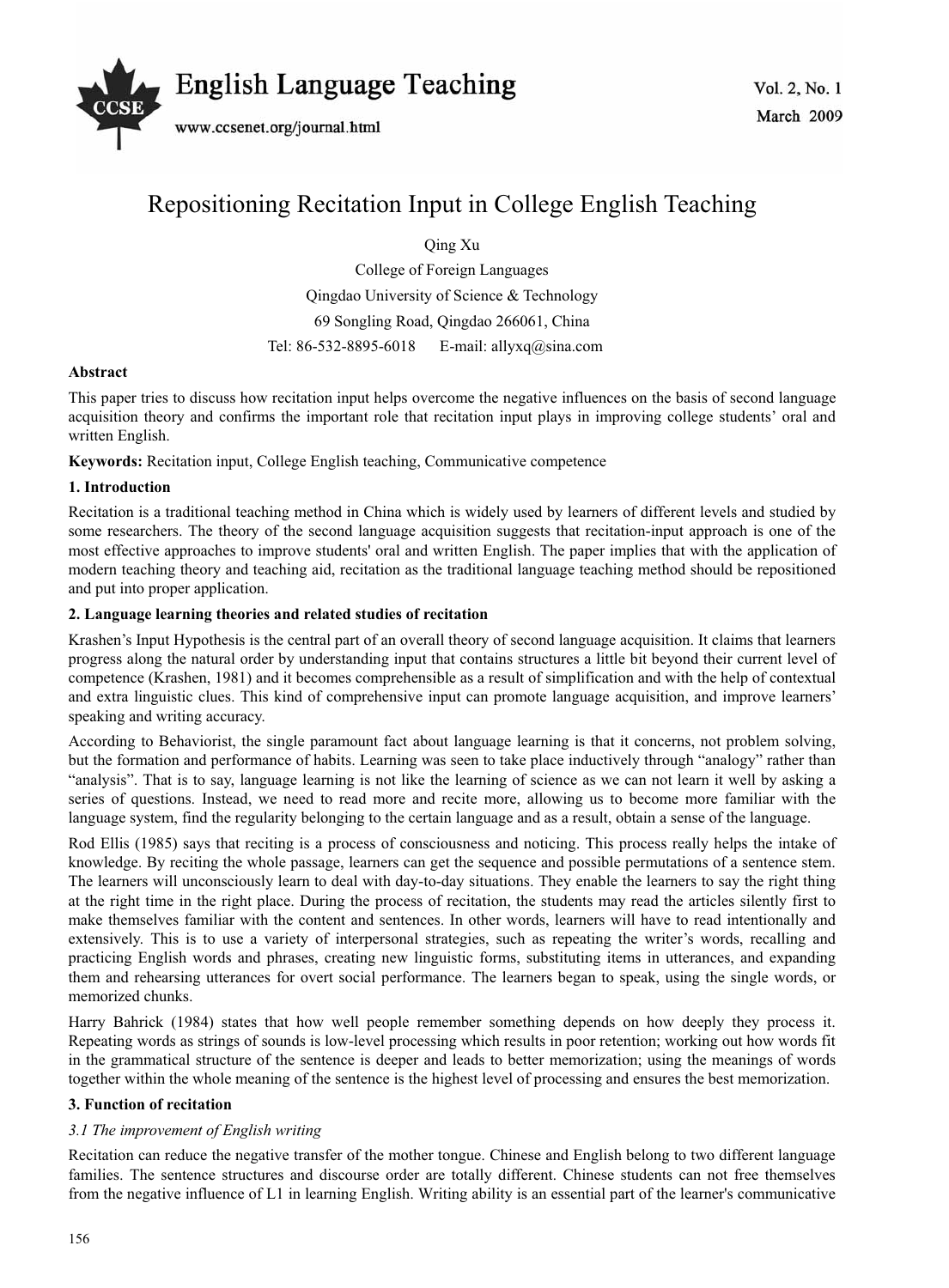competence. Presently, however, English writing teaching for non-English majors is very weak, which is mainly reflected by learners' substandard and inadequate writing output resulted from the currently unpleasant examination-oriented writing teaching and learning. When they write, they tend to think in Chinese first, and then just put what they think of into English word by word, sentence by sentence. So in their writing, there are a lot of Chinese-way English sentences. This has already greatly limited their development in the proficiency of English. The effective way to avoid negative transfer is to enlarge the students' input of authentic English and improve their monitor consciousness. The characteristics of recitation input are very similar to those of optimal language input in that recitation can increase learners' language input, reinforce their language sense, overcome negative transfer of one's mother tongue, reduce the anxiety in writing process and strengthen, to a great extent, the learner's memory power. Recitation is a kind of conscious input, through which the students can gradually accumulate the language knowledge and discourse organization skills, which are helpful in writing in the target language. The students can monitor the producing process and correct the Chinese-way English in their writing. After they keep practicing the method for a certain period of time, they can get rid of the negative influence of the L1 and write native-like English sentences. That is to say, if recitation is skillfully and tactfully integrated into writing teaching, it will be very effective to assist writing teaching and help improve learners' writing ability greatly.

#### *3.2 The improvement of oral English*

Due to the great linguistic interference among college students' learning English within a non-natural context, in view of their weakness and difficulties and the inadequacy of the English input, the input of recitation could serve as a practical measure to improve the oral communicative competence. Recitation reduces the learners' anxiety, the learning anxiety does harm to students. When students can quote a lot of sentences recited by them somewhere, this makes them become confident in themselves and more interested in learning English. Consequently, recitation can intensify the students' language input, improve their language sense for English and their communicative competence.

#### **4. The selection of recitation materials**

Recitation is not the laissez-faire activity of repeating the assigned text. The teacher can provide some methods to improve students' activities and interests by paying attention to the quantity and quality of recitation input. In other words, the teacher plays the role of controller in selecting the recitation materials. The criteria for the choice of the materials vary from person to person. The following are suggested guidelines:

A. The material should contain a different cultural topic (e.g., dating) so that students can learn more cultural background behind the language.

B. The material should contain idiomatic expressions and useful sentence structures.

C. The material should be composed of only two or three short paragraphs so that the workload is not too heavy.

Besides, students are always encouraged to choose the books or writers they are in favor of to read out of class. Students are instructed to find different kinds of materials in the library or from the Internet. The materials can be a novel, an essay, a short comment, a piece of news, an advertisement or anything they prefer to read. The styles of articles are various, the words and expressions they contact are of different language colors, and the information they obtain is of a great variety. The only requirement for the materials is that the article be written in authentic English by the native speakers. It is personal interest that triggers the students to begin their recitation. This kind of input may first enlarge the language scope and the cultural knowledge concerning the certain foreign language.

It is suggested that the teacher pay greater attention to fluency during the recitation activity. Instead of fluency, students should concentrate on accuracy during the memorization activity. Memorization and recitation involves more than just rote memorization. It is an integration of cognitive and linguistic activities as well as a technique that can be nicely adapted into an EFL class setting.

#### **5. Different input strategies**

The strategy of recitation is also widely used by learners of different levels and studied by some researchers. According to Rod Ellis (1985), input refers to the language that is addressed to the L2 learner either by a native speaker or by another L2 learner. Interaction consists of the discourse jointly constructed by the learner and his interlocutors; input, therefore, is the result of interaction. Stephen Krashen (1987) states, "The best methods are therefore those that supply 'comprehensible input' in low anxiety situations, containing messages that students really want to know. These methods do not force early production in the second language, but allow students to produce when they are 'ready', recognizing that improvement comes from supplying communicative and comprehensible input, and not from forcing and correcting production." He also says, "In the real world, conversations with sympathetic native speakers who are willing to help the acquirer understand are very helpful."

Long (1983) considers in detail how input is made comprehensible. One way is by the use of structures and vocabulary which the learner already knows. However, this type of input cannot foster development, because it supplies no new